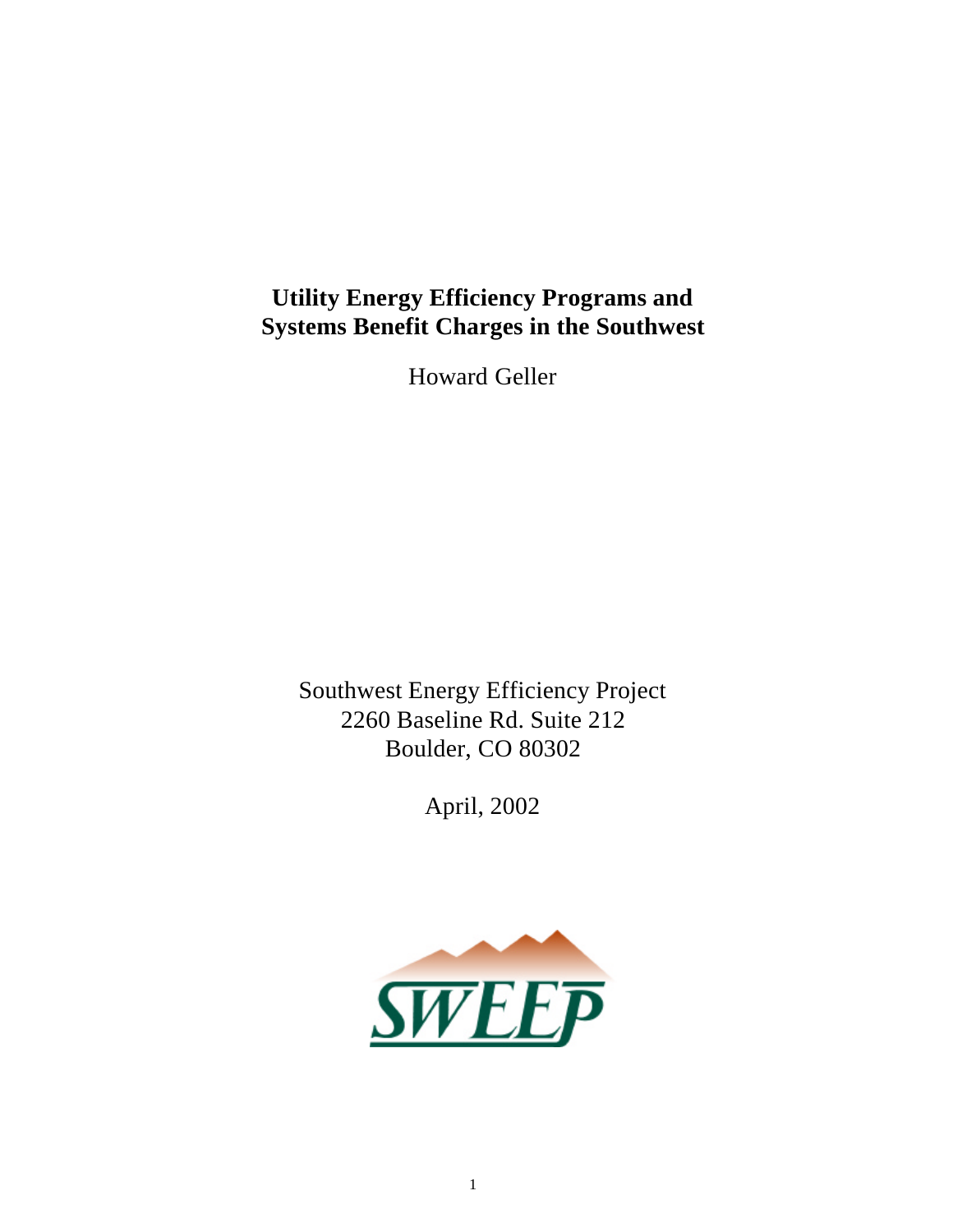#### **Executive Summary**

The Southwest region is the fastest growing region of the country in terms of both population and electricity demand. Most of the electricity produced and consumed in the region comes from coal-fired power plants. Given the high rates of load growth, many new power plants are being constructed or planned. Utilities are mainly building gas-fired power plants, but some new coal-fired plants have been proposed as well. New power plants are often controversial due to adverse local or regional environmental impacts, water consumption, global warming concerns, and siting problems.

Only two utilities–Xcel Energy in Colorado and PacifiCorp in Utah–are implementing relatively comprehensive energy efficiency programs that include wide-ranging financial incentives. Xcel's programs include rebates for high efficiency residential air conditioning systems, a bidding program that provides incentives based on the energy savings and peak load reduction achieved in the commercial and industrial sectors, and pilot programs to increase the energy efficiency of both new and existing commercial buildings. PacifiCorp offers either prescriptive rebates or incentives based on energy savings and peak load reduction achieved in commercial and industrial facilities. PacifiCorp also is distributing free compact fluorescent lamps to its residential customers.

Total utility spending on energy efficiency programs in the Southwest region was about \$32 million per year as of 2001-02, less than 0.3 percent of total utility revenues from sales to retail customers (see Table ES-1). While Arizona, Nevada, and New Mexico have adopted a Systems Benefit Charge (SBC) to fund certain "public benefit" activities, none of these states are devoting the funds collected to broad-based energy efficiency programs.

Adopting a substantial SBC in each state could greatly expand funding for energy efficiency programs. In particular, a surcharge of two tenths of a cent per kWh would raise about \$290 million per year for energy efficiency efforts or about nine times current funding (see Table ES-1). This level of spending on energy efficiency programs could reduce electricity consumption in the Southwest region by about 7 percent in 2010 and 10 percent in 2020 (see Table ES-2). Projected load growth would fall by about one-quarter and around 16 large baseload power plants would be avoided by 2020. Consumers and businesses would realize electricity savings worth about 2.5 times the cost of the SBC over the 2003-2020 time period.

Adopting a substantial SBC could significantly reduce future  $CO<sub>2</sub>$  emissions in the region, thereby helping the region and the United States restrain growth in greenhouse gas emissions. But adopting the SBC is likely to have a relatively minor impact on  $SO_2$  and  $NO_x$ emissions in the region because new power plants are much cleaner than older plants with respect to these air pollutants.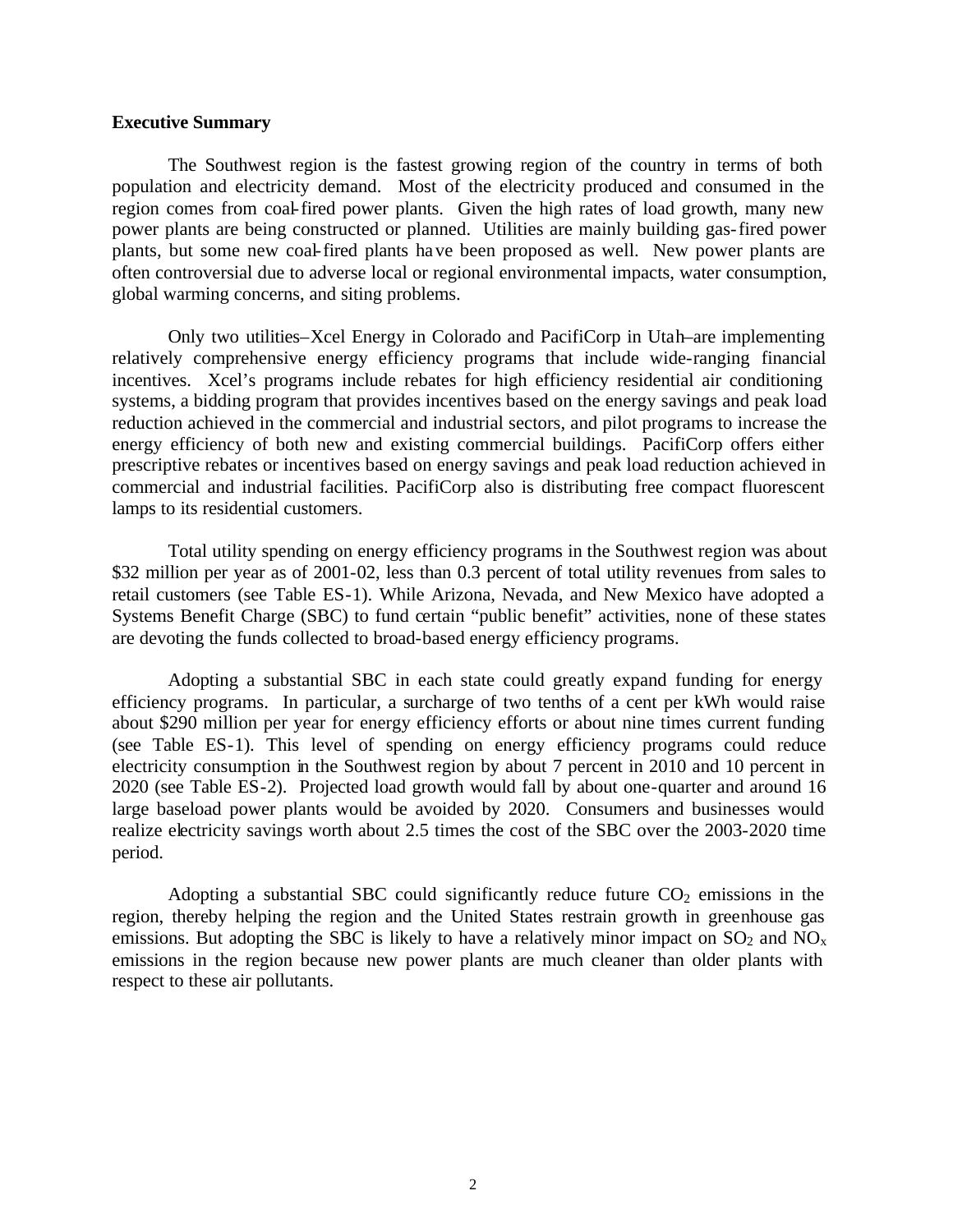**Table ES-1 – Current Utility Spending on Energy Efficiency Programs and Level of Spending if the Proposed SBC were Adopted**

|            | Energy efficiency     | Energy efficiency     |
|------------|-----------------------|-----------------------|
|            | programs as of        | programs under the    |
| State      | 2001-02               | SBC proposal          |
|            | (million \$ per year) | (million \$ per year) |
| Arizona    | 3                     | 95                    |
| Colorado   | 10                    | 66                    |
| Nevada     | 3                     | 45                    |
| New Mexico | $\mathcal{D}_{\cdot}$ | 29                    |
| Utah       | 12                    | 37                    |
| Wyoming    | $\mathcal{D}_{\cdot}$ | 19                    |
| Region     | 32                    | 291                   |

| Table ES-2 – Incremental Electricity Savings from the SBC and Impact on Electricity |  |  |  |  |  |  |
|-------------------------------------------------------------------------------------|--|--|--|--|--|--|
| <b>Demand Growth</b>                                                                |  |  |  |  |  |  |

|              |                 |     |                 |                  | Elect. demand growth |                  |
|--------------|-----------------|-----|-----------------|------------------|----------------------|------------------|
|              | Electricity     |     |                 | Electricity      |                      | 2002-2020 (%/yr) |
| <b>State</b> | savings in 2010 |     | savings in 2020 |                  | Base                 | <b>SBC</b>       |
|              | $(GWh/yr)$ (%)  |     |                 | (GWh/yr)<br>(% ) |                      | Case             |
| Arizona      | 5,570           | 7.4 | 10,740          | 11.1             | 2.5                  | 1.9              |
| Colorado     | 3,340           | 6.5 | 6,240           | 9.9              | 2.1                  | 1.5              |
| Nevada       | 2,600           | 7.0 | 5,060           | 10.7             | 2.7                  | 2.1              |
| New Mexico   | 1,560           | 6.9 | 2,900           | 10.6             | 2.0                  | 1.4              |
| Utah         | 1,460           | 5.1 | 2,780           | 7.5              | 2.5                  | 2.0              |
| Wyoming      | 960             | 6.7 | 1,790           | 10.1             | 2.0                  | 1.4              |
| Region       | 15,490          | 6.7 | 29,510          | 10.2             | 2.4                  | 1.75             |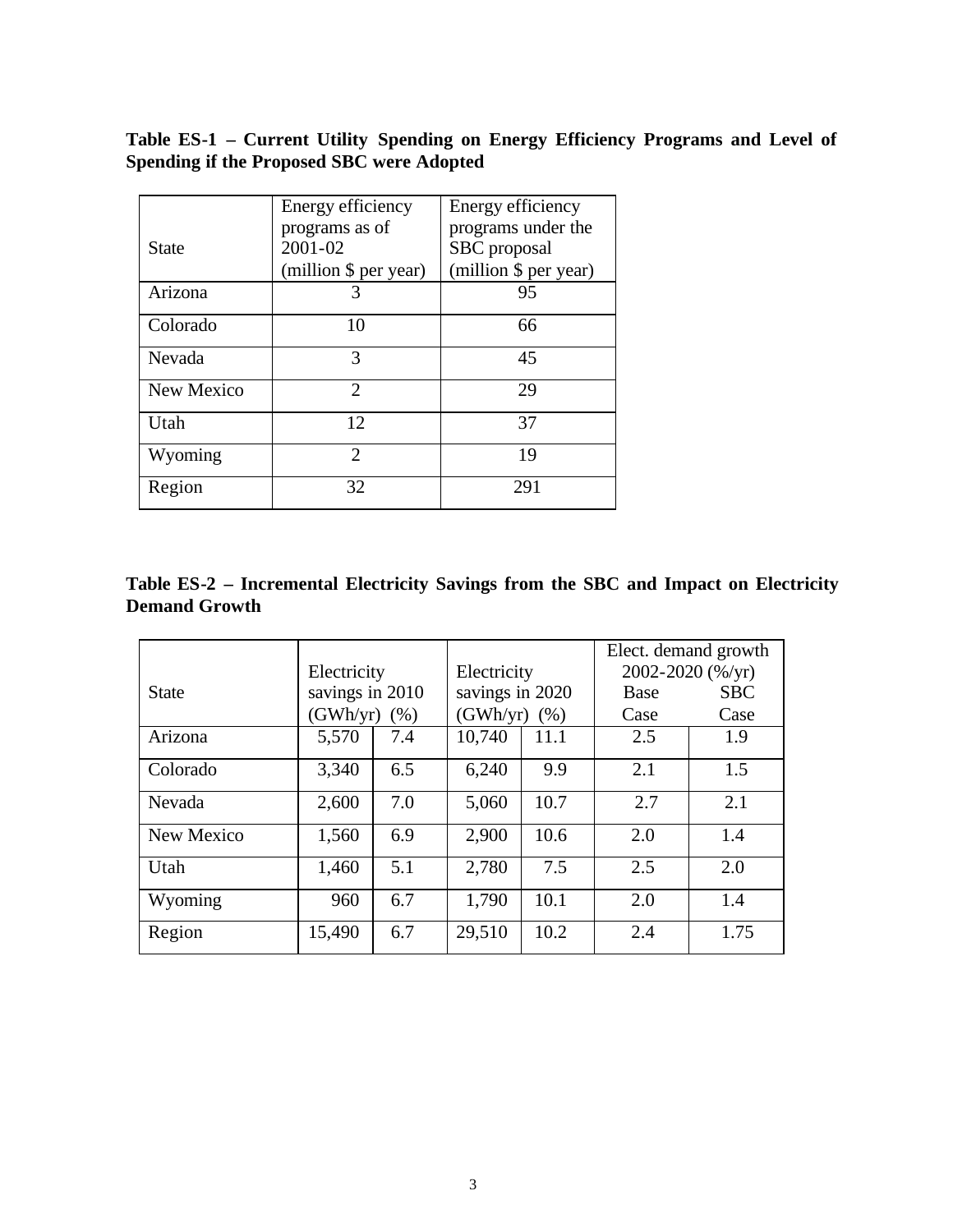#### **I. Introduction**

The Southwest region is the fastest growing region of the country in terms of both population and electricity demand. During 1990-99, electricity consumption increased 5.4 percent per year in Nevada, 4.0 percent per year in Utah, 3.7 percent per year in Arizona, 3.1 percent per year in Colorado, and 3.0 per year in New Mexico (EIA 2001a). For comparison, national electricity consumption increased 2.4 per year on average during this period.

The Southwest region is also "coal country" and is rich in natural gas resources as well. Coal-fired power plants provided 96 percent of the electricity generated in Wyoming, 94 percent of that generated in Utah, 86 percent in New Mexico, 82 percent in Colorado, 58 percent in Nevada, and 46 percent in Arizona as of 1999. Coal-fired power plants serve load in the region and also produce a substantial amount of electricity that is transmitted to nearby states such as California. With plentiful and inexpensive fuels, electricity is relatively cheap in the Southwest region (e.g., the retail price of electricity averages 6.0 cents/kWh in Colorado and just 4.9 cents per kWh in Utah).

High electricity demand growth over the past decade eliminated surplus generating capacity built up during the late 1970s and 1980s. As a result, many new power plants and associated T&D facilities are currently under construction or proposed in the region. Utilities are mainly constructing gas-fired power plants, but some new coal-fired power plants have been proposed as well. These new power plants are often controversial due to adverse local or regional environmental impacts, water consumption, global warming concerns, and siting problems (LAW Fund 1996).

Concerning environmental impacts, the Environmental Protection Agency has issued regulations to improve visibility in national parks and wilderness areas, a policy known as the Regional Haze Rule (WRAP 2001). States in the Southwest region must develop implementation plans by the end of 2003 for cutting emissions of fine particles and other hazecausing pollutants. Rapid growth in electricity use and power generation will make it more difficult for states to comply with EPA's Haze Rule and other environmental requirements.

#### **II. Systems Benefit Charge Overview**

In order to support energy efficiency programs and other "public benefit" activities, over 20 states and the District of Columbia have enacted system benefits charges (SBCs) through a small surcharge on all kilowatt-hours flowing through the transmission and distribution grid (Kushler and Witte 2001). The amount of the SBC varies from less than onetenth of a cent per kilowatt-hour (kWh) in some states to up to four-tenths of a cent per kWh in others. Considering that the average price of electricity paid by all customers in the United States (residential, commercial, and industrial) was about 7.2 cents/kWh in 2001, the typical SBC is equivalent to about a 2 or 3 percent surcharge on all electricity sold.

The allocation of SBC funds varies from state to state. Some states such as California, Wisconsin, and Connecticut fund energy efficiency programs, assistance to low-income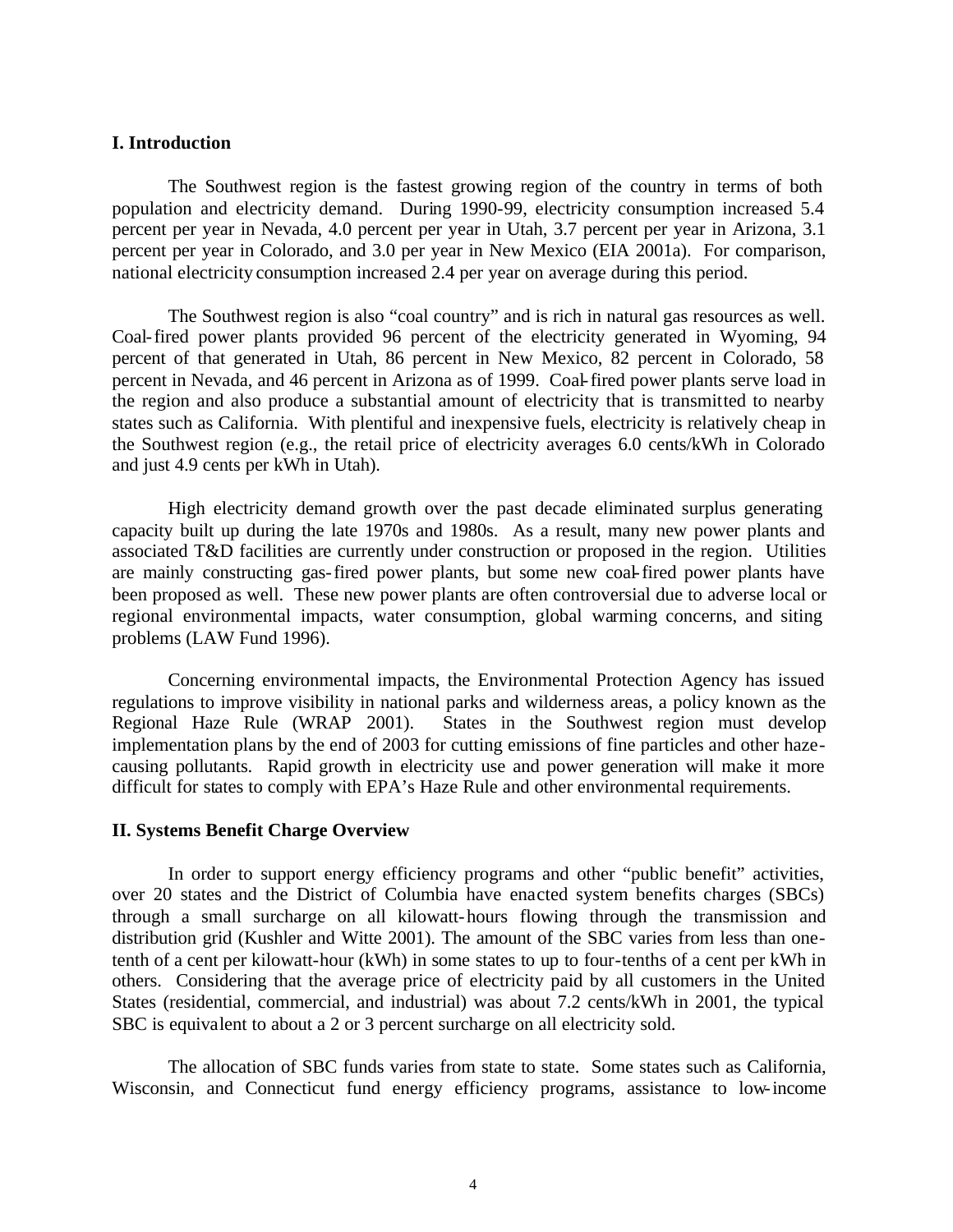households, renewable energy implementation, and research and development (R&D). Other states apply SBC funds to only some of these purposes. In general, energy efficiency programs receive the largest portion of SBC funds (Kushler and Witte 2001).

The administration of energy efficiency programs funded through an SBC also varies from state to state. In some states such as California, Massachusetts, and Connecticut, energy efficiency programs are implemented by distribution utilities. In other states such as New York, Wisconsin, and Ohio, the funds are passed to a state agency that implements energy efficiency and other programs. In some cases, implementation occurs through contracts with non-governmental program implementors. In Vermont, policy makers created an "energy efficiency utility" to implement energy efficiency programs statewide using funds collected through the SBC. In the Pacific Northwest, a portion of funds flow to a nonprofit organization (the Northwest Energy Efficiency Alliance) that implements energy efficiency programs at the regional level.

Experience with utility energy efficiency programs in many states including California, the Pacific Northwest, New York, and New England shows that these programs have been very cost effective. The overall cost of saved energy including utility and participant costs is typically about \$0.025/kWh, 50-65 percent less than the marginal cost of supplying electricity including generation, transmission and distribution costs (NRDC and SVMG 2001; NPPC 2001; Nadel and Kushler 2000). Energy efficiency programs reduce load growth and the need for costly, polluting, and often controversial new power plants; reduce the need for transmission and distribution system investments, provide a hedge against future fuel or electric power price volatility; and increase the reliability of the power grid.

Energy efficiency efforts were instrumental in helping California respond to its 2001 power crisis. Both the state and utilities greatly expanded their energy efficiency programs that year, resulting in over 7,000 MW of peak load reduction (more than a 10 percent reduction) by August, 2001 (Matthews 2001). California was able to avoid power shortages during the summer of 2001 mainly as a result of these energy and peak demand savings. California's efforts built on the base of energy efficiency education, technical assistance, and incentive programs implemented under the state's SBC. According to Scott Matthews, a senior official at the California Energy Commission, "Conservation is still the fastest and cheapest way to fix a demand/supply imbalance."

# **III. Status of Utility Energy Efficiency Programs and Systems Benefit Charges in the Southwest Region**

Utility spending on energy efficiency programs in the Southwest region reached its peak during the early 1990s. Since then, the energy restructuring movement and other factors have resulted in less spending on energy efficiency programs. According to the Energy Information Administration, utilities in the Southwest region (AZ, CO, NV, NM, UT, and WY) spent about \$16 million on energy efficiency programs as of 1999, only about 0.14 percent of their total revenues (EIA 2001b). For comparison, utilities in California, Oregon, and Washington spent 1.25 percent and utilities in New England spent 1.42 percent of their revenues on energy efficiency programs that year.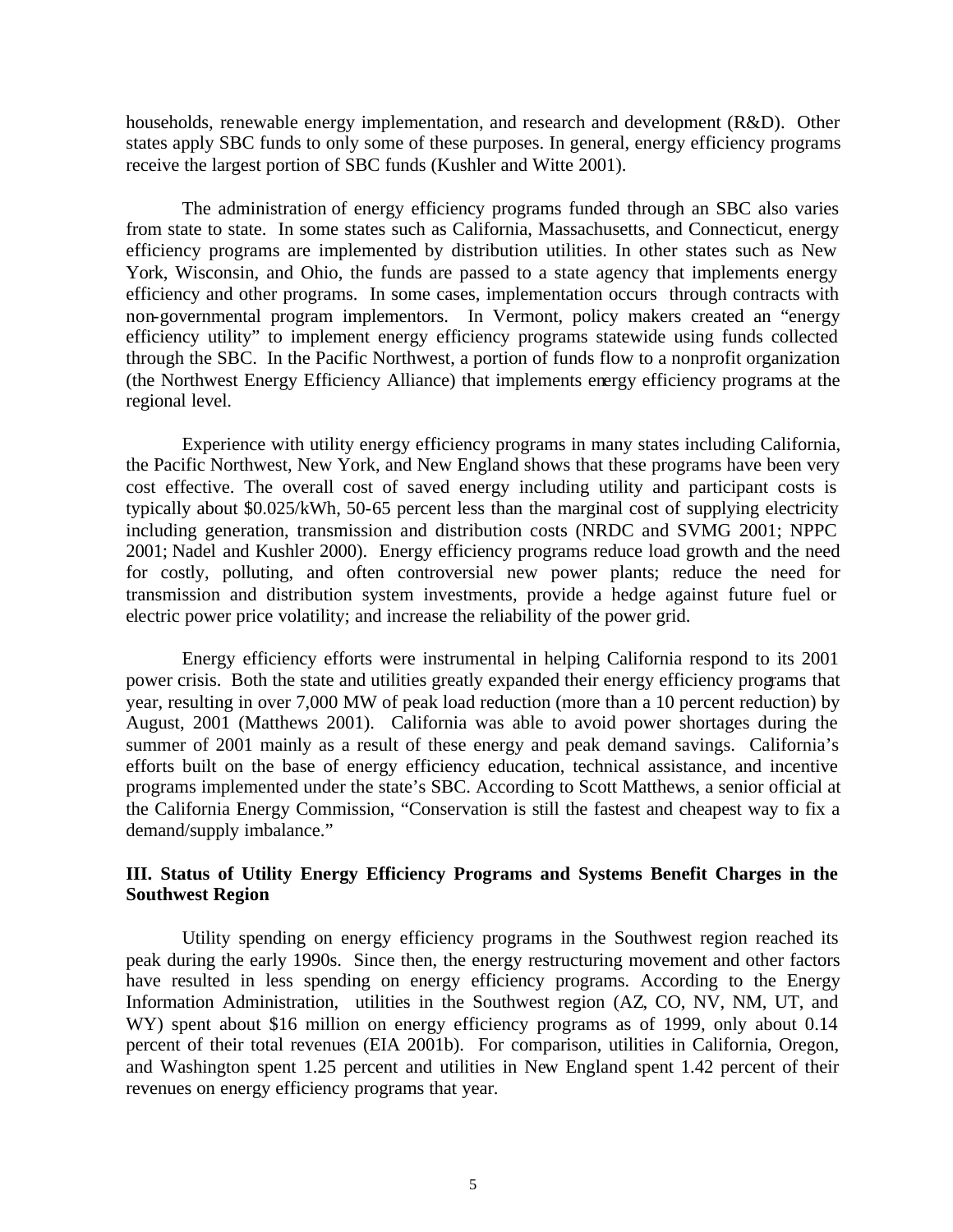As explained below, utility funding of energy efficiency programs increased since 1999 in a few Southwest states (most notably Colorado and Utah). But funding for energy efficiency programs declined in other states (most notably Arizona). Moreover, energy efficiency program funding is well below what is justified considering the high growth occurring in the region.

#### **Arizona**

Utilities in Arizona reported spending \$4.5 million on their efficiency programs in 1998 and \$6.4 million in 1999 (EIA 2001b). In September 1999, the Arizona Corporation Commission (ACC) instructed utilities to include a SBC in their restructuring plans. Initially the SBC was intended to fund renewable energy, environmental, demand-side management (DSM), low-income assistance, consumer education, R&D, and nuclear fuel disposal and power plant decommissioning programs. However, the SBC currently is being used mainly to support renewable energy development in Arizona.

In May 2000, the ACC adopted an Environmental Portfolio Standard that requires utilities to derive at least 0.2 percent of their electric power from new solar and other renewable energy sources as of 2001, with the renewable energy fraction increasing to 1.1 percent by 2007. Half of this renewable generation must come from solar electric technologies. To support this renewable energy mandate, utilities were allowed to transfer public benefits funds, with the exception of low-income assistance programs, to the Environmental Portfolio Standard budget. The total SBC budget as of 2001 was approximately \$28 million per year, including expenditures by IOUs, the Salt River Project, and rural electric coops (Kushler and Witte 2001). Most of this funding is devoted to acquiring renewable energy generation.

The upshot is that while utilities in Arizona are supporting renewable energy sources including solar photovoltaic power projects, they are carrying out very modest energy efficiency programs. It is estimated that utilities in Arizona spent only about \$3 million (less than 0.1 percent of total revenues) on energy efficiency programs in 2001-02 (Schlegel 2002). The specific energy efficiency programs being implemented by utilities in Arizona as of 2002 include:

Arizona Public Service: promotion and financial assistance for energy-efficient home construction; on-line audits, low-income weatherization assistance, and other information dissemination programs.

Tuscon Electric Power: incentives energy bill guarantee for energy-efficient new home construction, low-income weatherization assistance, educational programs.

Salt River Project: on-line audits, lighting audits, promotion of energy-efficient new construction.

The prospects for expanding the scope of the SBC and/or increasing utility efficiency programs in Arizona do not appear promising at this time. Utilities in Arizona are focused on building additional power plants and T&D capacity, and getting regulatory approval for doing so. In 2001, Tuscon Electric Power, along with the Salt River Project, requested approval for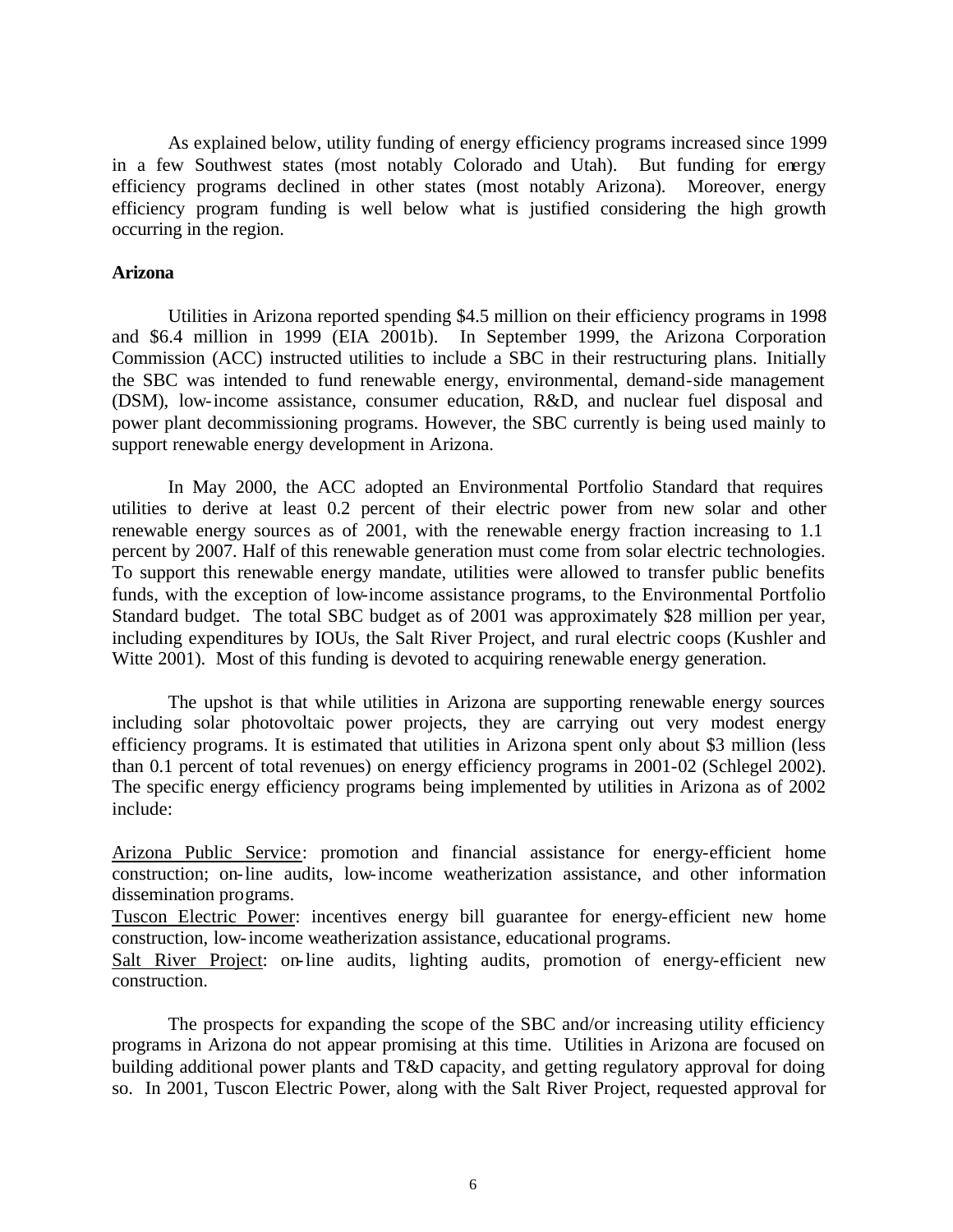doubling the capacity of the 760 MW coal-fired power plant in Springerville, AZ. Environmental advocates argued for expanded energy efficiency programs to offset some or all of this proposed plant, but to date the utilities and PUC have not been supportive of this recommendation (Schlegel 2002).

The utility commission and legislature oversee implementation of the restructuring rules and related legislation. The ACC has opened a regulatory proceeding to investigate the implementation of utility restructuring in Arizona. The effect that restructuring has had on energy efficiency efforts is among the issues the ACC is considering. The ACC or legislature could review and modify the scope and size of the SBC in order to expand energy efficiency funding and programs. But considerable work is needed to educate the utility commission and legislature regarding the need for and potential benefits from expanded energy efficiency programs.

#### **Colorado**

l

Colorado has not yet approved electric utility restructuring legislation and has no systems benefit charge or general policy on energy efficiency programs for electric utilities. In July 2000, the Public Utilities Commission accepted a settlement proposed by Xcel Energy (previously known as Public Service of Colorado) and other parties regarding DSM programs as part of an Integrated Resource Planning proceeding. Xcel is the largest utility in Colorado and is responsible for about 60 percent of the power sold in the state. The Settlement calls for Xcel to spend up to \$75 million over five years on energy efficiency and load management programs, with a goal of reducing peak load in 2005 by 124 MW.<sup>1</sup> Xcel Energy indicated it thought it could reduce peak demand by about 200 MW if it spent the full \$75 million and the company offered to do so. But the PUC insisted that it limit its efforts to the 124 MW goal, and achieve this goal spending as little as possible.

Regarding its DSM efforts, Xcel Energy offers financial incentives for energy efficiency improvements in commercial buildings through a bidding program. Building owners, contractors, or energy service companies (ESCOs) propose projects and incentive levels, and Xcel selects the most attractive projects to support. The program goal is to achieve 22 MW of peak load reduction in the 2001-2002 program cycle, but only about 7 MW had been implemented and verified as of March, 2002 (Gruen 2002). Consequently, the program was revamped in order to make it easier for businesses and ESCOs to participate.

Xcel provides rebates to stimulate sales of high efficiency air conditioners and bill discounts to consumers that accept cycling controls on their air conditioners. The high efficiency AC rebate program also was revamped for 2002 including shifting from incentives for vendors to incentives for consumers, adding a thermal expansion valve requirement for qualifying units, and providing an additional incentive to contractors that demonstrate proper system sizing (Lawless 2002).

<sup>&</sup>lt;sup>1</sup>The DSM Settlement Agreement was approved by two of three PUC commissioners but was strongly opposed by Chairman Gifford who questioned the legality and viability of such programs in Colorado.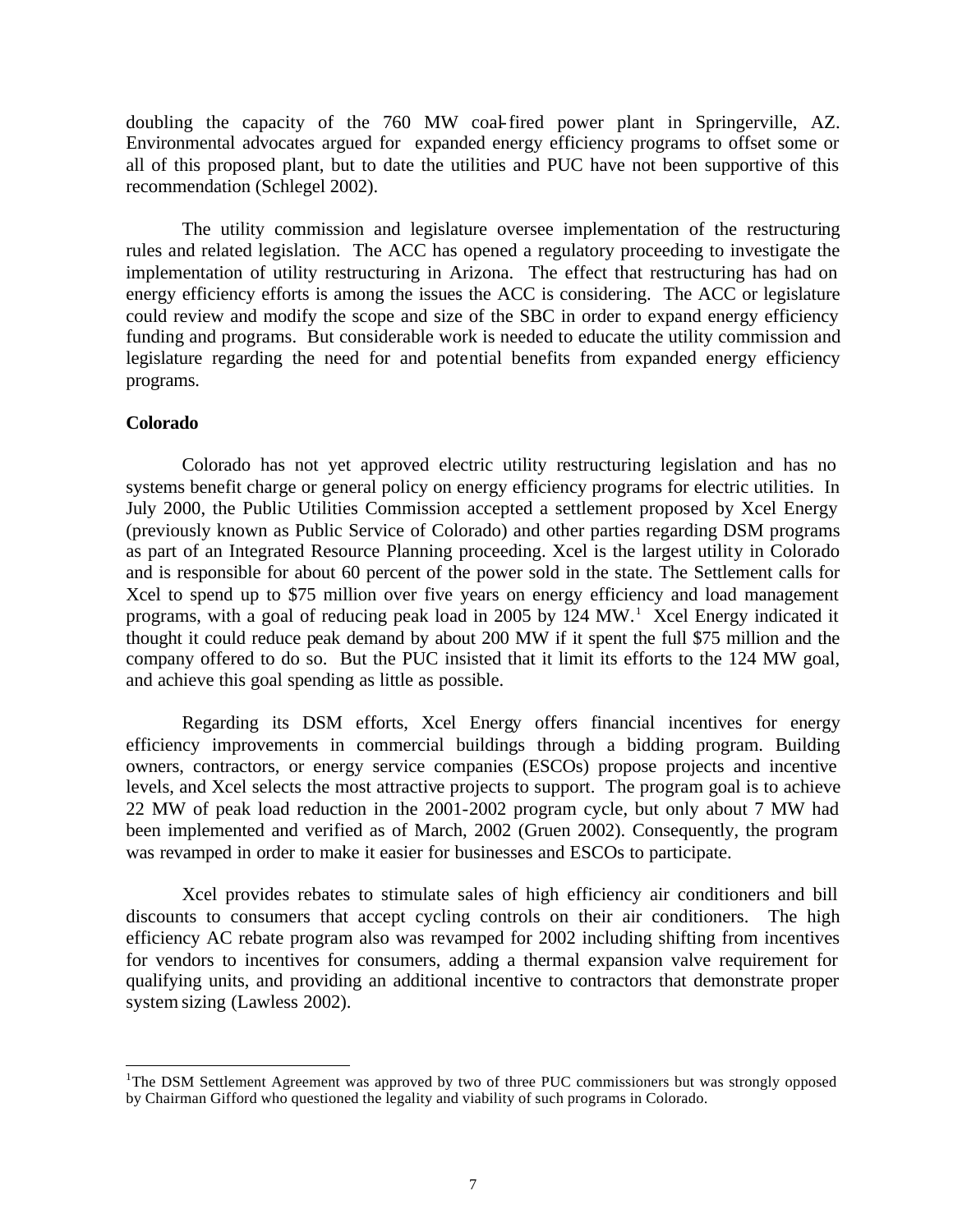Xcel is expanding its DSM programs in 2002, including conducting a pilot new construction design assistance and financial incentives program and a pilot re-commissioning program for existing commercial buildings. Both types of programs have been successfully implemented in other states and were judged to be cost-effective in Colorado based on a DSM potential study commissioned by Xcel Energy (Schiller Associates 2001).

Some of Colorado's municipal utilities and rural electric cooperatives are conducting energy efficiency programs as well. Fort Collins Light and Power provides zero-interest loans for home weatherization projects. The Platte River Power Authority provides rebates on Energy Star air conditioners and other measures that reduce peak electric demand to municipal utility customers in Fort Collins, Loveland, Longmont, and Estes Park. Colorado Springs Utilities offers low-interest loans for a wide range of residential energy efficiency measures. And the Delta Montrose Electric Association subsidizes the purchase of geothermal heat pumps by its customers.

An SBC proposal has been developed by a group of energy efficiency and renewable energy supporters in Colorado.<sup>2</sup> This proposal, shown in the accompanying box, calls for a surcharge of 0.2 cents per kWh on retail sales of electricity in Colorado. It would generate about \$85 million per year with the typical household paying an additional \$1 per month. Funds collected would be used to expand energy efficiency programs, low-income weatherization efforts, and support innovative renewable energy technologies. The proposal states that these activities could be implemented either by utilities or other program administrators. This SBC proposal was introduced in the Colorado legislature in early 2002, but was not approved at the Committee level in large part due to opposition by utilities in the state.

Adopting an SBC along these lines would expand funding for energy efficiency programs in the Xcel service area as well as in other parts of the state. It also would clarify that Xcel is to seek cost-effective energy savings as well as peak load reductions. A statewide scope is important because municipal utilities and rural electric cooperatives supply nearly 40 percent of electricity sold in Colorado.

There are precedents for enacting an SBC in Colorado. A bill approved in 1999 (S.B. 99-153) establishes "voluntary restructuring" for retail natural gas service. Among its provisions, it states that any gas distribution utility that voluntarily provides for consumer choice between competing gas suppliers shall implement a public benefits charge to help defray the cost of low-income energy bill assistance and weatherization programs. The charge is set at three-quarters of one percent of retail gas revenues. But the charge has not been implemented yet as gas distributors have not elected to offer consumer choice with respect to gas supply. Similarly, the Colorado legislature approved a bill in 1999 allowing use of an SBC type mechanism for recovering the cost of pollution control equipment voluntarily installed on coal-fired power plants. This provision will start to used by Xcel Energy in 2003.

<sup>&</sup>lt;sup>2</sup> SWEEP took the lead in developing this proposal.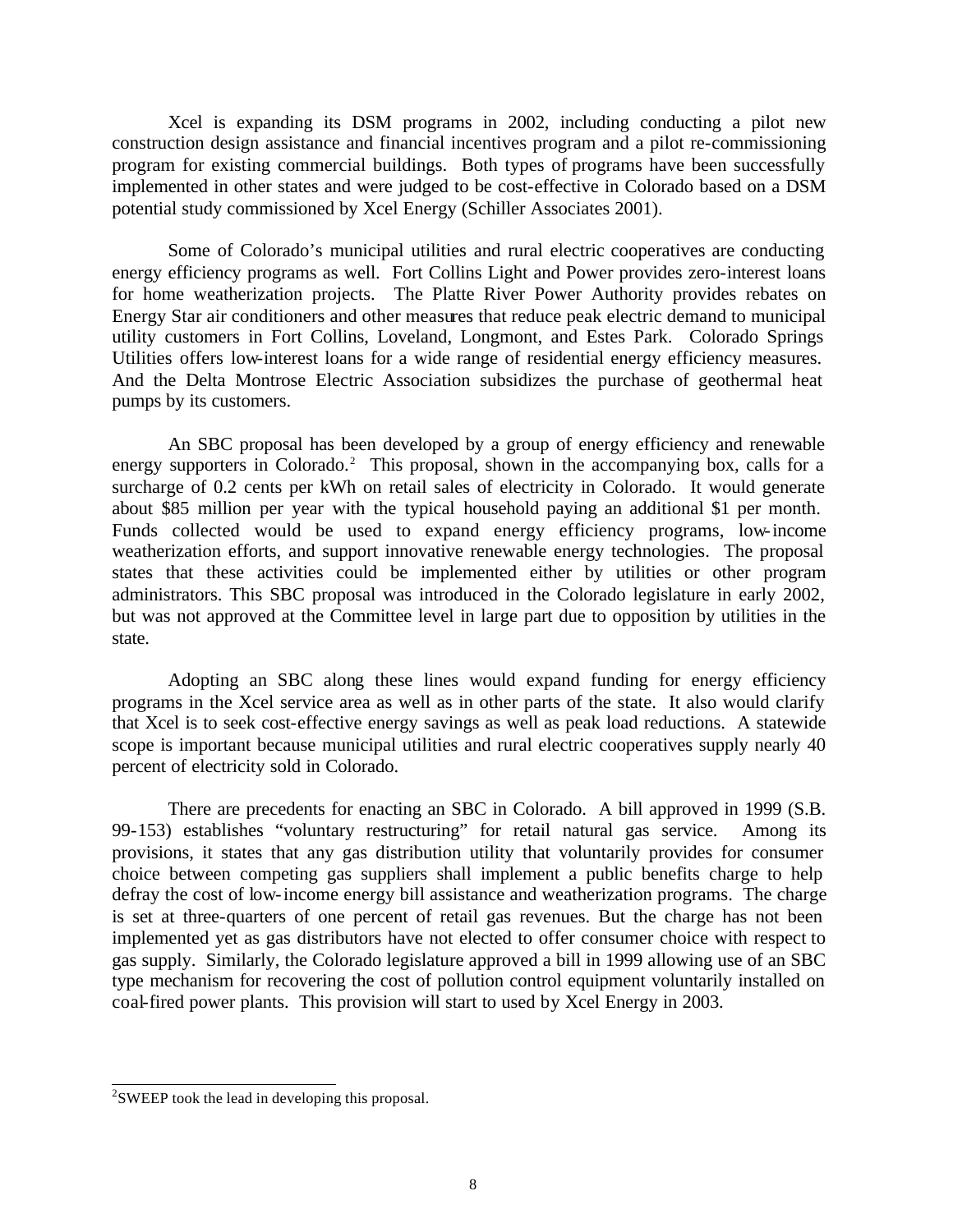# **Colorado Systems Benefit Charge Proposal**

1. The size of the SBC would be \$0.002 per kWh sold at the retail level.

2. The SBC would be mandatory for all distribution utilities providing retail electric service in CO--investor-owned utilities, municipal utilities, and rural electric cooperatives.

3. The SBC would be used to fund energy efficiency programs, low-income weatherization efforts, incentives for innovative renewable energy technologies, and environmentallyoriented R&D activities, including activities already underway in these areas and currently included in utility cost of service.

4. Utilities would be directed to spend at least 15 percent of SBC funds on home weatherization programs, at least 50 percent on general energy efficiency programs, and at least 15% on renewable energy technologies, with the allocation of the remaining 20 percent up to the utility.

5. Funds collected under the SBC would be spent by the utility that collects them, but the utility would have the option of passing on all or a portion of the funds to other program implementors such as ESCOs, non-profit groups, or state agencies.

6. Utilities would prepare spending plans and reports on SBC expenditures and impacts annually. The PUC would provide oversight and accountability of SBC activities carried out by investor-owned utilities. Oversight of programs carried out by municipal utilities and rural electric coops would be provided by their governing authorities.

7. Any unspent SBC funds in a particular year would be carried over by the utility to the next year.

## **Nevada**

Nevada is the highest growth state in the country in terms of population and electricity demand. In July 1997, Nevada adopted utility restructuring legislation. This legislation encourages utilities to promote energy efficiency, carry out R&D, and undertake renewable energy development, but it does not call for a formal SBC or require energy efficiency programs. In 2001, this legislation was repealed and a new restructuring bill (A.B. 661) was passed in the final hours of the legislative session. The new restructuring law includes a SBC on retail electricity and natural gas sales in order to support low-income bill assistance and weatherization programs. The amount of the charge is 0.039 cents per kWh and 0.33 cents per therm of natural gas, which yields about \$13 million per year at current levels of energy use. The charge does not apply to gas sales for electricity generation or electricity use for electrolytic processes. The bill indicates that 75 percent of the funds collected should go to bill assistance and 25 percent to home weatherization.

The investor-owned utilities in Nevada, Nevada Power Co. and Sierra Pacific Power Co., have merged and together account for about 90 percent of electricity sales in the state. The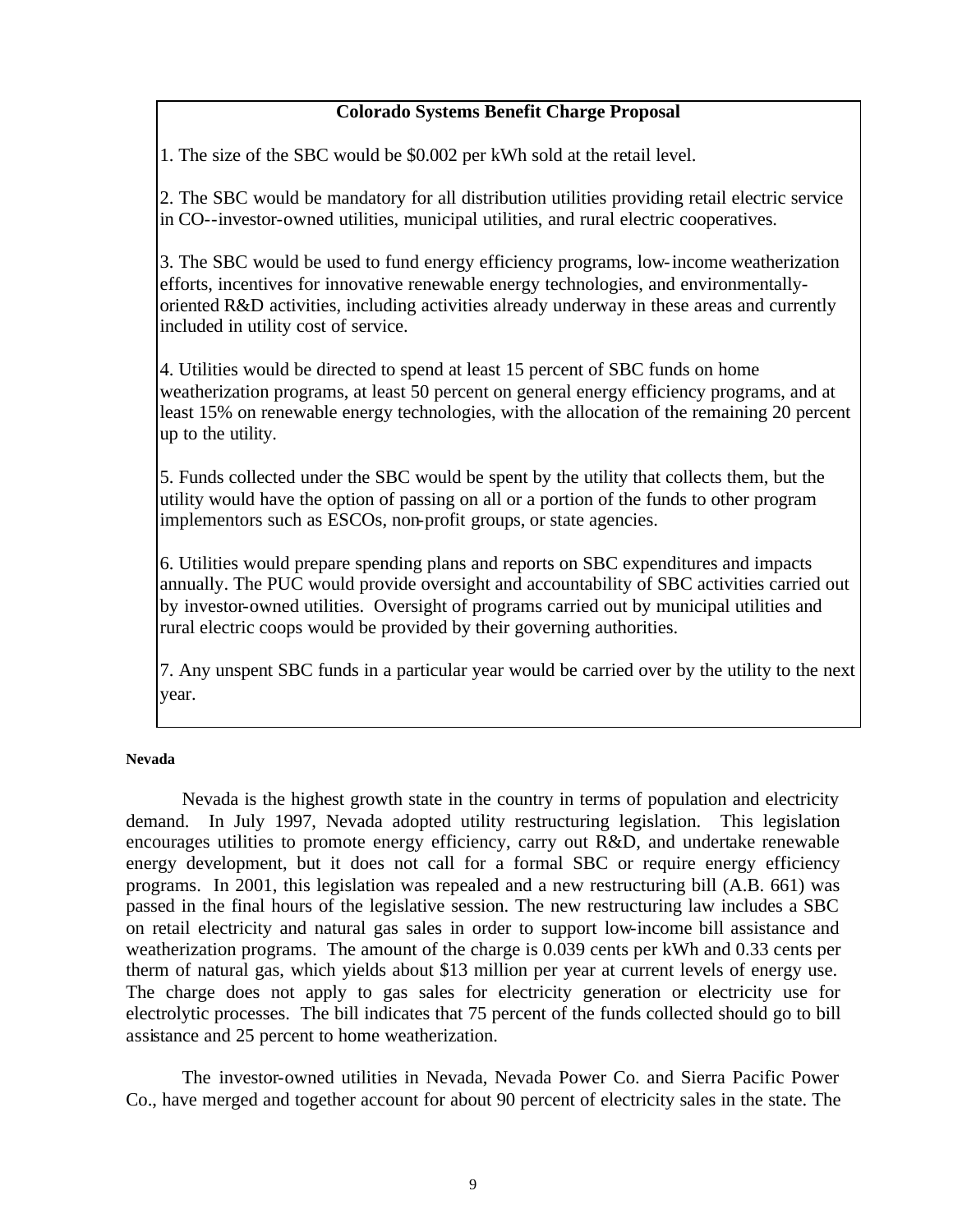utilities reported spending no money on energy efficiency and load management programs in 1999 but restarted some modest programs in 2000. In 2001, the two utilities spent a total of about \$3 million on:

- bill discounts for residential AC cycling,
- rebates for lighting efficiency measures implemented by commercial customers,
- incentives for customer-designed efficiency projects in the commercial sector,
- residential energy audits,
- grants for weatherization of low-income households, and
- energy efficiency education and promotion efforts.

With the repeal of the original restructuring legislation, the Nevada PUC again is requiring utilities to submit integrated resource plans (IRPs) every three years. In their 2001 plans, Nevada Power and Sierra Pacific Power listed a number of DSM programs "for future consideration". As part of the IRP proceeding, SWEEP and the Land and Water Fund of the Rockies proposed a collaborative process for developing and analyzing a wide range of additional DSM program options. The utilities accepted this proposal as did other parties to the proceeding. The DSM collaborative was launched in November, 2001 and concluded in February, 2002. It developed and analyzed the cost effectiveness of about 40 different energy efficiency and load management program options. Many were shown to be cost effective from a total resource perspective.

Based on the work of the collaborative, the utilities proposed expanding their DSM programs in a March 1, 2002 filing with the Nevada PUC. New programs include promotion of Energy Star appliances and new homes, incentives for high efficiency air conditioning in the residential and commercial sectors, a pilot duct sealing program, a recycling program for older refrigerators, a vending machine efficiency program, and expanded load management programs. The proposed budget for these programs is \$10.5 million in 2003 and \$15 million in 2004 (about 0.5 percent and 0.75 percent of total utility revenues, respectively). The Nevada PUC is reviewing this request and is likely to receive testimony from energy efficiency advocates praising the broad scope of this proposal but calling for significantly greater funding for the proposed programs.

There is no effort underway to expand the scope or size of the current SBC. If working with the utilities and PUC fails to result in greatly expanded energy efficiency programs, it may be possible to convince the legislature to add funding to the SBC for this purpose.

#### **New Mexico**

Utilities in New Mexico reported spending about \$1.5 million on energy efficiency programs in 1998 and 1999 (EIA 2001b). In April 1999, New Mexico adopted utility restructuring legislation. This law creates a small SBC of 0.3 mills/kWh to fund energy efficiency, low-income assistance, renewable energy, and consumer education programs. The SBC, which totals about \$6 million statewide, was scheduled to begin in 2002. But implementation of the restructuring legislation was postponed by the legislature due to the electricity crisis in California. Administration of the SBC is going forward under the Dept. of Environment which has opened a rulemaking to develop the details regarding implementation.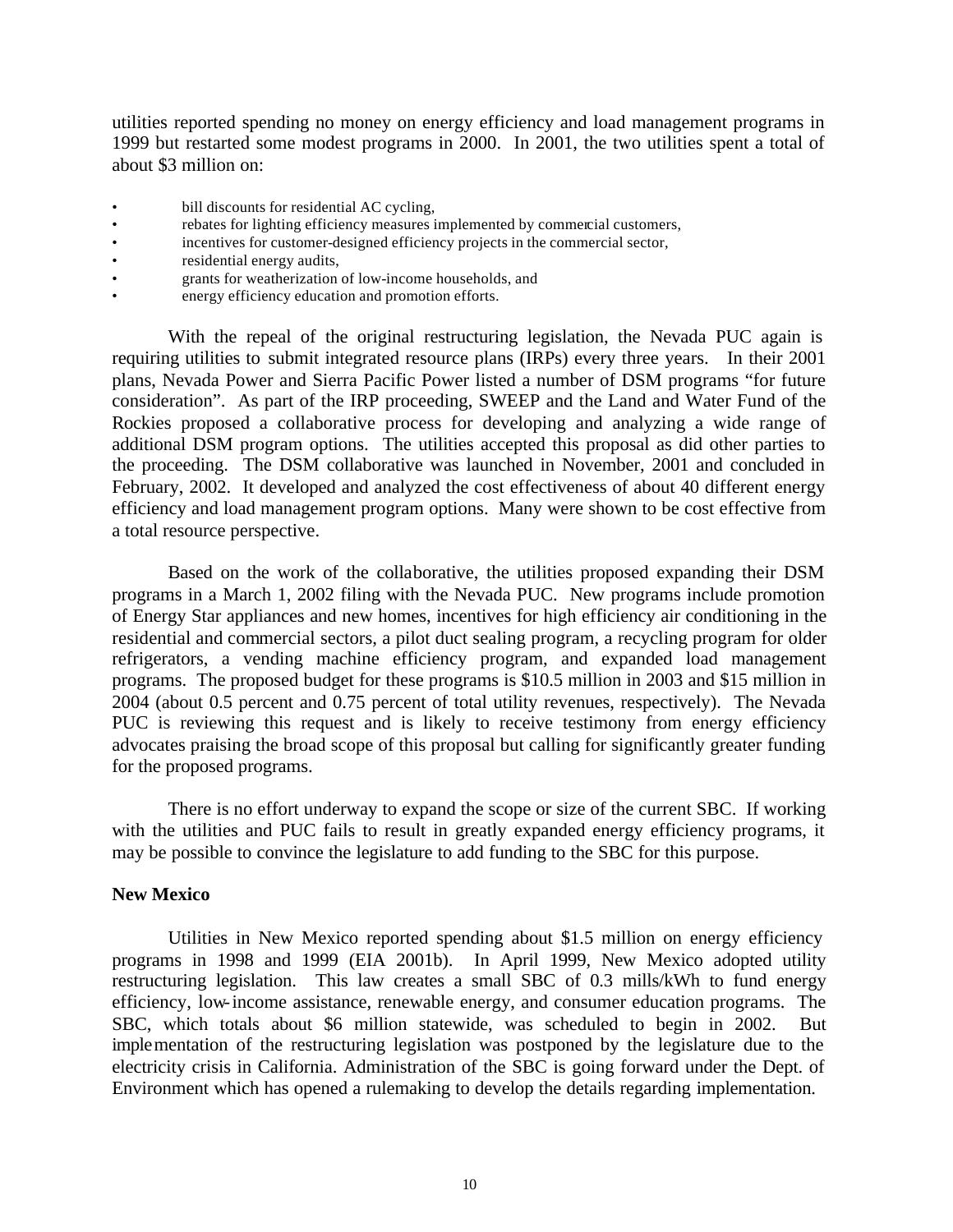In the mean time, utilities in New Mexico are operating relatively minimal energy efficiency programs. Public Service Co. of New Mexico, the largest utility in the state, provides basic energy savings information through bill inserts and the internet. Xcel Energy, which bought Southwestern Public Service Co. and is the second largest utility in the state, provides low-interest loans for energy projects implemented by its commercial and industrial customers. Xcel also sells compact fluorescent lamps at a discount and is starting some energy efficiency incentive programs in 2002.

#### **Utah**

l

Utah has not yet approved electric utility restructuring legislation and has no systems benefit charge or general policy on utility energy efficiency programs. Utah does have IRP requirements. In May, 2000, the state utility commission established an SBC task force that was charged with evaluating the cost-effective energy efficiency potential in Utah, the success of previous utility efficiency programs, and the desirability of an SBC mechanism. The task force hired the Tellus Institute to carry out an efficiency potential study that was completed in March, 2001. It concluded that there is substantial cost-effective energy savings as well as cogeneration potential in the state (Nichols and von Hippel 2001).

PacifiCorp, the main utility in the state through its subsidiary Utah Power and Light, spent only about \$2 million per year on energy efficiency programs in recent years.<sup>1</sup> But due in large part to the Tellus report and testimony filed in the last IRP proceeding, PacificCorp developed an expanded set of energy efficiency programs that were launched in mid-2001. The total budget for these programs is around \$12 million per year. The DSM programs that PacifiCorp launched or expanded in 2001 include:

a residential compact fluorescent lamp distribution program;

- a prescriptive rebate program for a wide range of energy-efficient lighting, HVAC, and other efficiency measures implemented by commercial and industrial customers;
- incentive payments per unit of energy and peak demand saved for customized efficiency projects implemented by larger commercial and industrial customers.

This initiative places Utah at the top of the list with respect to energy efficiency program spending as a percentage of electric utility revenues in the region (about 1 percent of revenues in Utah, compared to less than 0.3 percent of revenues for the region as a whole).

In addition to these energy efficiency programs, PacifiCorp implemented its "Power Forward" program in the summer of 2001. This program asked consumers to voluntarily reduce electricity demand during periods of high load, potential shortfalls, and/or very high

<sup>&</sup>lt;sup>1</sup>PacifiCorp is headquartered in Portland, OR and operates in five states. It's Utah service area is its largest and fastest growing in terms of electricity sales.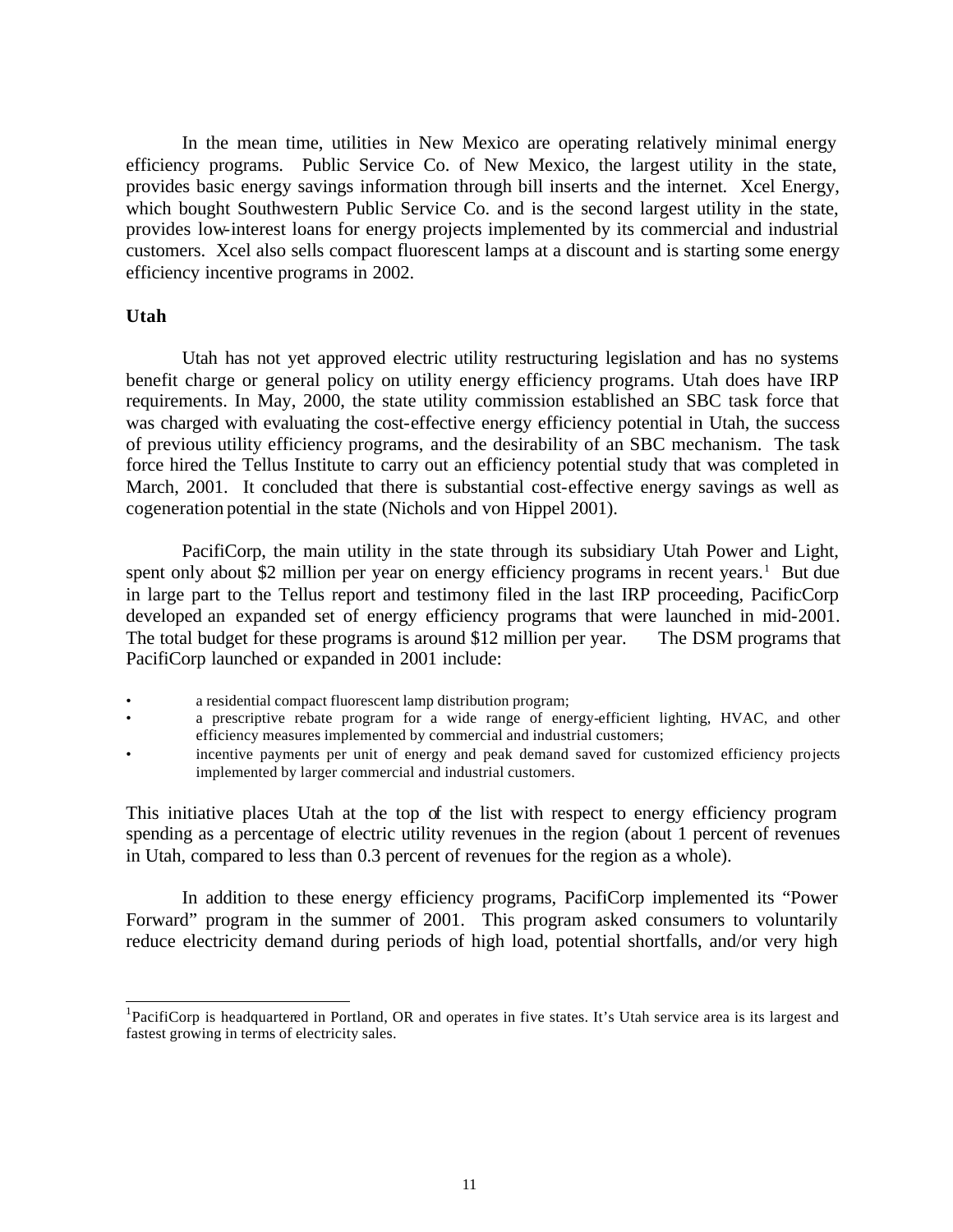prices in the spot market. About 100-125 MW of load reduction were achieved when these conditions occurred and alerts were issued in 2001 (Hunter 2001).

In October, 2001, the utility commission ordered PacifiCorp to consider expanding its DSM programs especially if it is determined that additional resources are needed to meet anticipated load in the summer of 2002. In response to this order, PacifiCorp proposed starting an air conditioning load control incentive program for residential and small commercial customers. Also, PacifiCorp is working with an energy efficiency advisory group to consider the savings potential and cost effectiveness of additional energy efficiency and load management programs. Finally, the utility is preparing a new IRP that is scheduled to be completed by the end of 2002. It could lead to expanded DSM programs in the future (see Wyoming discussion below).

### **Wyoming**

Wyoming has not approved electric utility restructuring legislation and has no systems benefit charge or general policy on utility energy efficiency programs. PacificCorp is the largest investor-owned utility in Wyoming and is responsible for 70 percent of retail electricity sales. Utilities in Wyoming are conducting limited energy efficiency programs, estimated to be in the range of \$1 to \$2 million per year in budget. PacifiCorp, however, is preparing a new IRP in 2002 that is expected to incorporate demand-side options to a greater extent than was the case in previous resource plans. This planning process could lead to initiation of new DSM programs in Wyoming as well as Utah.

#### **IV. Potential Impacts from Systems Benefit Charges in the Southwest Region**

This portion of the report analyzes the potential energy savings, economic impacts, and emissions reductions from adopting sizable, energy-efficiency oriented SBCs in each of the Southwestern states. The key assumptions in the analysis include:

- the SBC is two tenths of a cent per kWh and it remains level in nominal terms;
- the SBC starts in 2003 and is kept in place through 2020;
- 75 percent of the money collected is used to fund a comprehensive portfolio of energy efficiency programs;
- 20 percent of energy efficiency funding is allocated to program design, administration, evaluation costs;
- SBC-funded energy efficiency programs cover one-third of the installed cost of efficiency measures;
- efficiency measures have a levelized cost of saved energy of \$0.025/kWh and 13 year lifetime on average;
- 20 percent of program participants are so-called "free riders";
- electricity prices remain steady in constant dollars and a 5 percent real discount rate is used to compute net present value;
- to determine avoided emissions, electricity savings "back out" new power plants.

An SBC of two-tenths of a cent per kilowatt-hour (kWh) is roughly the median for the 20 states that have already adopted this policy (Kushler and Witte 2001). This SBC level is an arbitrary assumption selected in order to carry out the analysis. It will support substantial energy efficiency programs and thus result in significant electricity savings, but it does not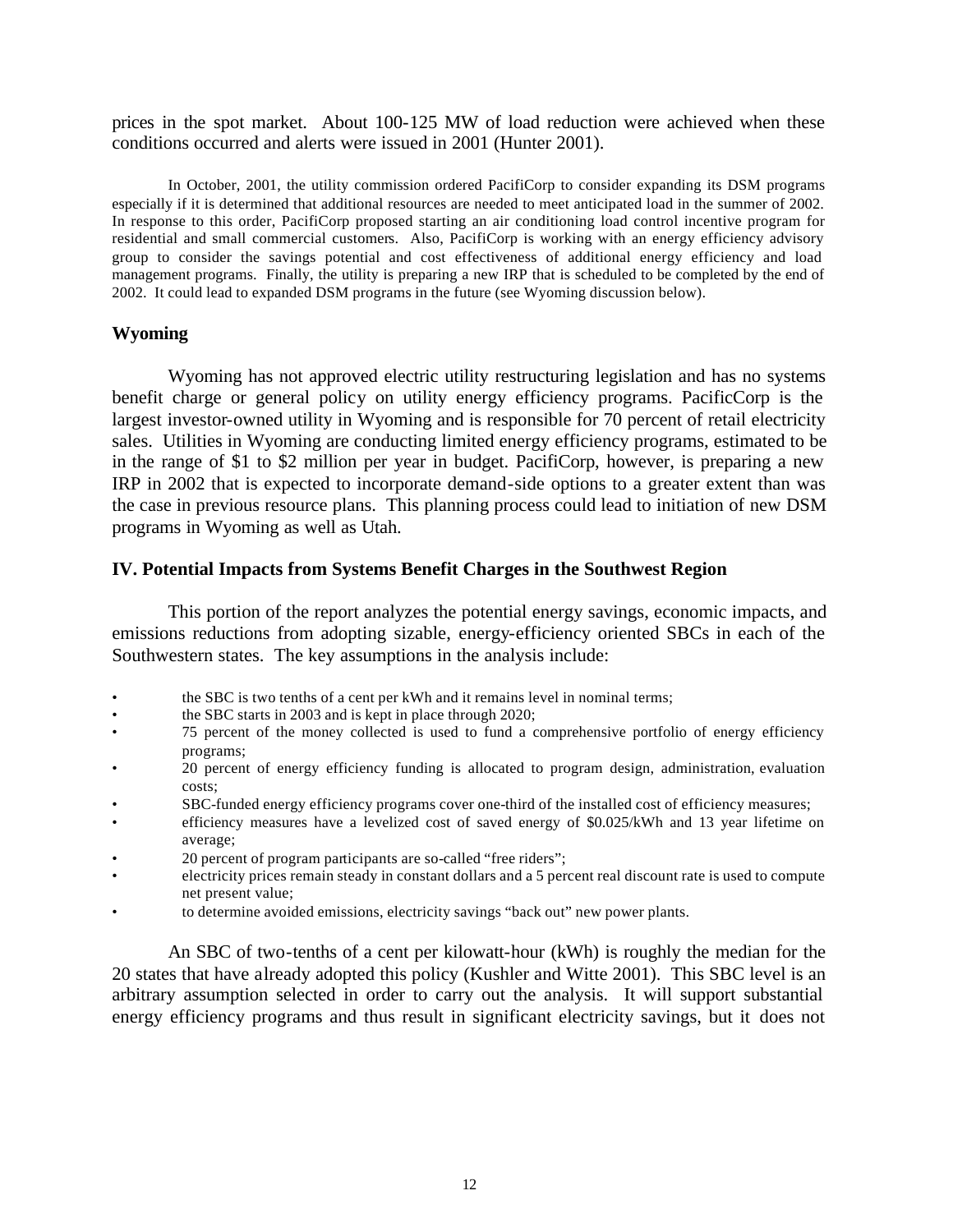capture all the cost-effective electricity savings potential available in the region.<sup>1</sup> A higher SBC could provide additional energy savings and economic benefits.

The analysis constructs a "Base Scenario" and "SBC Scenario" for each state using spreadsheets to calculate electricity use and savings year-by-year. Electricity demand growth in the Base Scenario is derived primarily from available utility forecasts. Load growth during 2002-2020 in the Base Scenario ranges from 2.0 percent per year in New Mexico and Wyoming to 2.7 percent per year in Nevada.

Table 1 shows the energy efficiency program funding levels in each scenario. In the Base Scenario, spending is assumed to remain constant at the level in 2001-2002. Total energy efficiency spending now occurring in the region–about \$32 million per year–is equivalent to only about 0.27 percent of total utility revenues as of 2002. Imposing the SBC would increase energy efficiency program spending in the region to about \$290 million per year, given the assumptions listed above. This is equivalent to about 2.4 percent of utility revenues from retail sales in the region. Energy efficiency program spending would range from \$19 million per year in Wyoming to \$95 million per year in Arizona.<sup>2</sup>

Imposing the SBC would result in about 7 percent electricity savings on average by 2010 and 10 percent savings by 2020, given the assumptions made (see Table 2). These savings levels are incremental to the savings from the current modest energy efficiency programs that are underway in the region. The savings are above average in percentage terms in Arizona and Nevada because these states have very limited energy efficiency programs at the present time. The savings are below average in Utah mainly because of the programs already underway there.<sup>3</sup>

Table 2 also shows how much the SBC would affect future load growth. For the region as a whole, load growth would average 2.4 percent per year in the Base Scenario during 2002- 2020. Load growth falls to 1.75 percent per year on average if the SBC were adopted in all states. Thus, energy efficiency programs funded under the SBC would reduce projected load growth in the region by about one-quarter. There still would be a need for new power generation in the region, but not as much as in the Base Scenario. The electricity savings by 2010 are equivalent to the electricity supplied by about 8 new power plants, assuming each plant is 300 MW on average. The electricity savings by 2020 are equivalent to the electricity supplied by about 16 new 300 MW power plants.<sup>4</sup> Thus, the assumed SBC would reduce load growth to a more manageable level and obviate the need for numerous new power plants.

l

<sup>&</sup>lt;sup>1</sup>This assertion is based on the preliminary results of an energy efficiency potential study that SWEEP is conducting. The study will be issued later this year.

<sup>&</sup>lt;sup>2</sup>The total amount of the SBC would be 33 percent greater than this assuming 75 percent of funds collected are spent on energy efficiency programs. It is also worth noting that no assumptions are made concerning whether utilities or other parties administer energy efficiency programs funded through the SBC. .

 $3$ Since existing programs are assumed to continue under the SBC, less money would be dedicated to new programs in states where significant activity is already occurring.

<sup>&</sup>lt;sup>4</sup>These estimates assume the plants operate 75 percent of the time and include 7 percent T&D losses.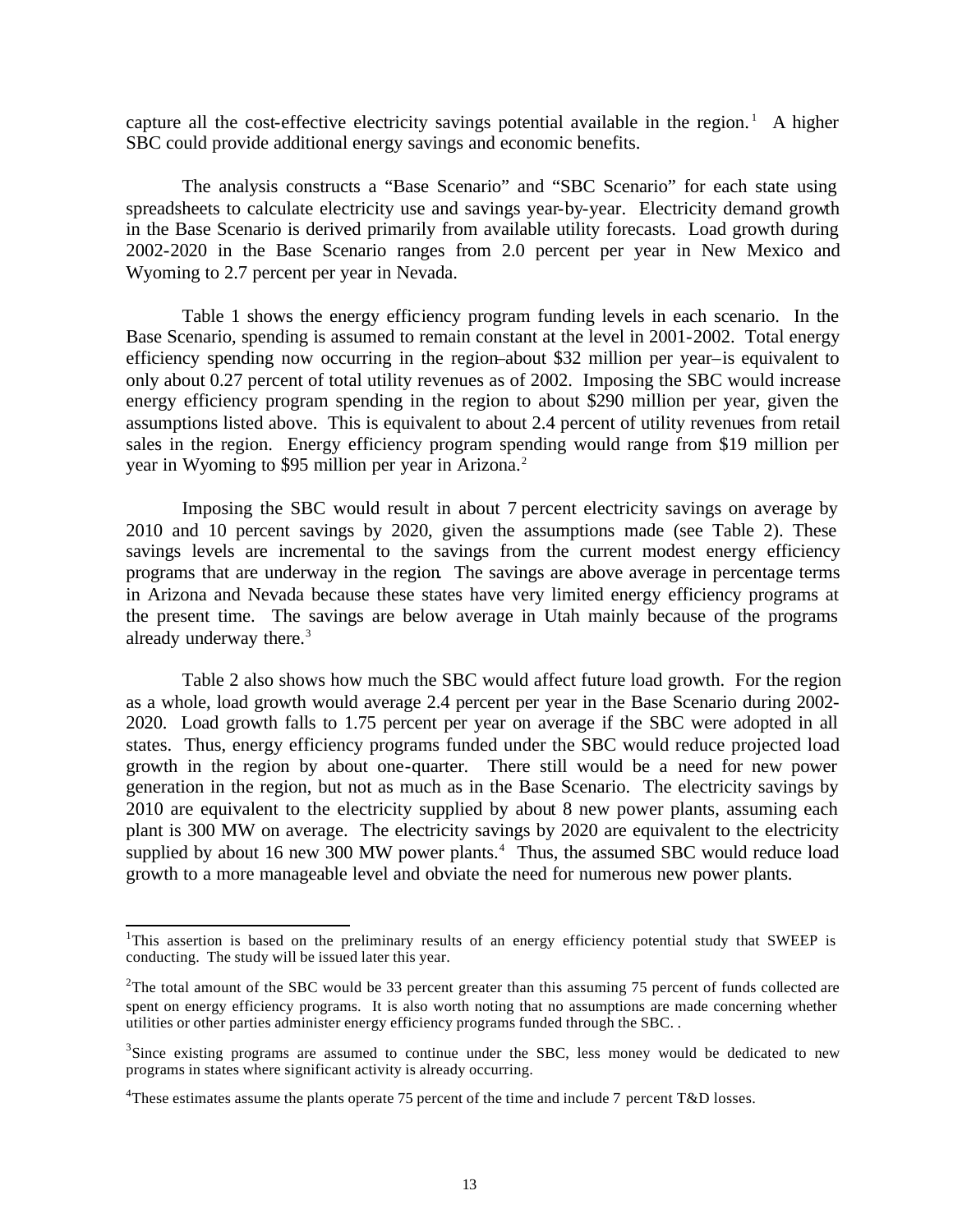Regarding economic impacts, Table 3 shows the net present value of the SBC (including funds that do not go to energy efficiency programs) during 2003-2020 along with the net present value of the electricity bill savings due to efficiency investments stimulated by SBC programs. The total savings of about \$19.6 billion over this period is nearly 2.5 times the SBC cost. The ratio is higher in states such as Arizona and Nevada that have above average savings and electricity prices, and lower in states such as Utah and Wyoming that have below average savings and/or electricity prices. The SBC will result in a net increase in consumers' electricity bills for a few years, but the electricity savings will accumulate and more than pay for the SBC starting around the fourth or fifth year.<sup>5</sup>

Given the current rate of load growth and the extent of the electricity savings from the adoption of the proposed SBC, it is reasonable to assume that the efficiency improvements will reduce pollutant emissions from new power plants rather than reduce the operation of existing power plants.<sup>6</sup> With respect to avoided power plants, it is assumed that 75 percent of the electricity savings come from combined cycle natural gas power plants and 25 percent from new coal-fired power plants. Furthermore, it is assumed that new coal-fired plants would have state-of-the-art emissions controls including scrubbers for  $SO<sub>2</sub>$  reduction and selective catalytic reduction (SCR) for  $NO<sub>x</sub>$  reduction. In the case of new gas-fired plants, we assume that they are state-of-the-art but do not have SCR for NOx reduction. This is typical of new power plants under construction or proposed for the region. <sup>7</sup>

With these assumptions, the average emissions coefficients for new power plants are 0.144 short tons of  $SO_2$  per GWh produced, 0.180 short tons of  $NO_x$  per GWh, and 591 short tons of  $CO_2$  per GWh.<sup>8</sup> The  $SO_2$  emissions rate is less than one-tenth of the average rate for existing fossil fuel power plants in the region and the  $NO<sub>x</sub>$  rate is about one-twentieth of the rate of existing plants.<sup>9</sup> In other words, new power plants consisting mainly of gas-fired combined cycle plants emit far less  $SO_2$  and  $NO<sub>x</sub>$  than existing, primarily coal-fired power plants in the region. With respect to  $CO<sub>2</sub>$ , the assumed emissions rate for new plants is about 40 percent less than the emissions rate of existing fossil fuel-based power plants in the region.

Table 4 shows the avoided pollutant emissions by 2010 and 2020 as a result of the enduse efficiency improvements stimulated by the SBC. The  $SO<sub>2</sub>$  and  $NO<sub>x</sub>$  emissions reductions are relatively minor for the reasons explained above. The avoided emissions by 2020 are equivalent to just 1.2 percent of  $SO_2$  emissions and 0.7 percent of  $NO_x$  emissions from all power plants in the region as of 1999. The  $CO<sub>2</sub>$  emissions reductions, on the other hand, are

l

<sup>&</sup>lt;sup>5</sup>This economic analysis looks at electricity bill effects only; it does not consider the participants' share of the cost of efficiency measures. Also, it does not consider the savings occurring from efficiency measures still in place after 2020. Efficiency measures on average would pass the Total Resource Cost test given the assumed cost of saved energy of \$0.025/kWh.

 $6$ There may be some reduction in the operation of existing power plants in the initial years.

 $7$ New gas-fired power plants located in air quality non-attainment areas will have additional NOx controls; those in attainment areas are unlikely to have such controls.

<sup>&</sup>lt;sup>8</sup>A short ton is equal to 2,000 pounds.

 $9$ All fossil fuel-based power plants in the region emitted 1.67 short tons of SO<sub>2</sub> and 3.49 short tons of NOx per GWh as of 1999.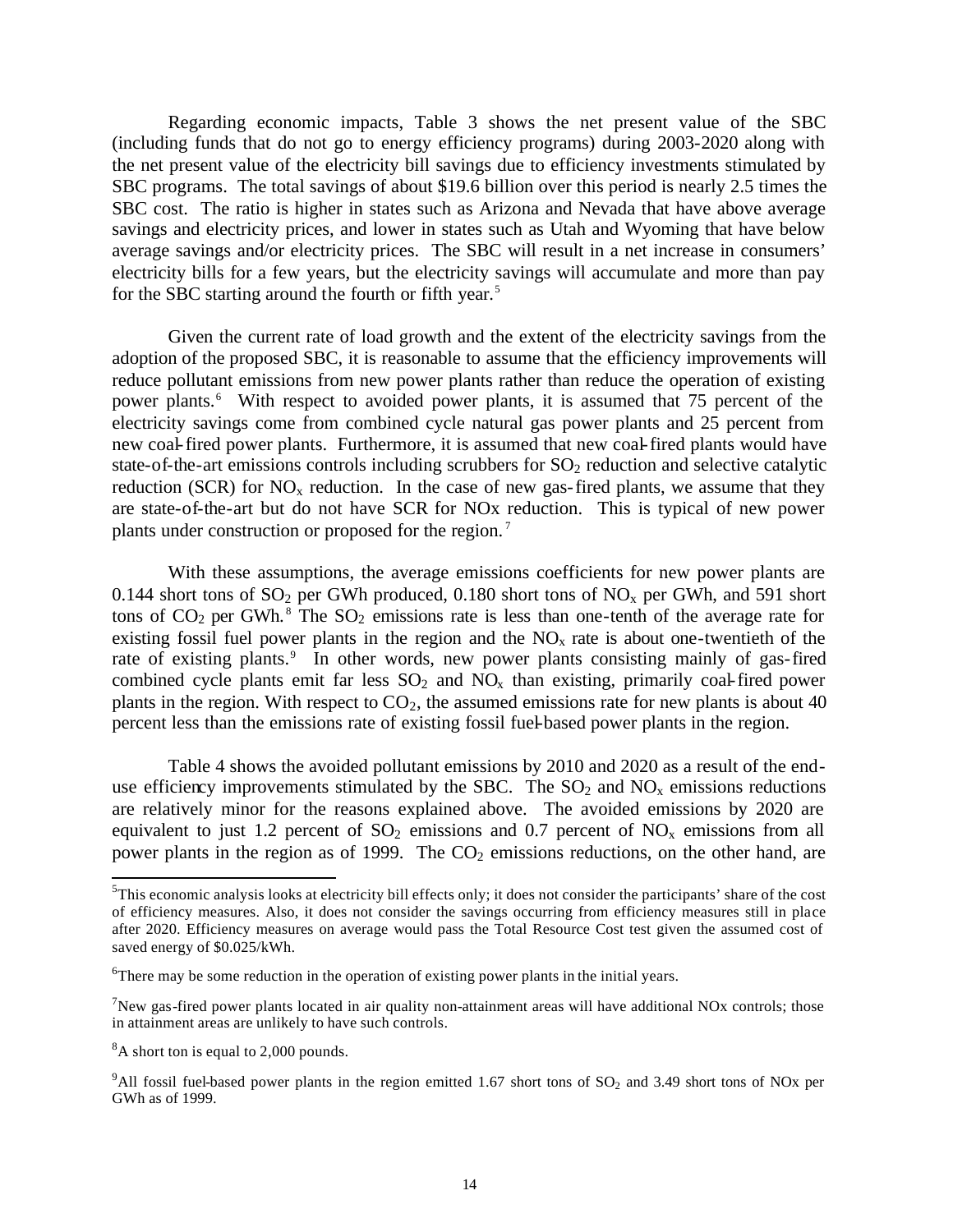more significant since there is no way to reduce  $CO<sub>2</sub>$  emissions through "smokestack controls". The avoided  $CO<sub>2</sub>$  emissions in 2010 are equivalent to over 4 percent of regional emissions as of 1999, and the avoided  $CO<sub>2</sub>$  emissions by 2020 are equivalent to over 8 percent of 1999 emissions. In addition to these avoided emissions, the electricity savings should cut emissions of mercury, particulate matter, and other pollutants to some degree.

#### **V. Conclusion**

Most utilities in the Southwest region are conducting very limited energy efficiency programs at the present time even though the region is rapidly growing. Only two utilities– Xcel Energy in Colorado and PacifiCorp in Utah–are implementing relatively comprehensive energy efficiency programs that include wide-ranging financial incentives. Total energy efficiency program spending in the region was about \$32 million per year as of 2001-02, less than 0.3 percent of utility revenues from sales to retail customers. While Arizona, Nevada, and New Mexico have adopted a SBC, none of these states are devoting the funds collected to broad-based energy efficiency programs.

Adopting a substantial SBC in each state could greatly expand funding for energy efficiency programs. In particular, a surcharge of two tenths of a cent per kWh would raise about \$290 million per year for energy efficiency programs, nine times the current funding level, assuming 75 percent of the SBC is devoted to energy efficiency programs. Based on the performance of large-scale energy efficiency programs in other parts of the country, this level of funding could reduce electricity consumption in the Southwest region by about 7 percent in 2010 and 10 percent in 2020. Projected load growth would fall by about one-quarter and around 16 baseload power plants would be avoided by 2020. Consumers and businesses would realize electricity savings worth about 2.5 times the cost of the SBC over the 2003-2020 time period.

Adopting a substantial SBC could significantly reduce future  $CO<sub>2</sub>$  emissions, thereby helping the region and the United States restrain growth in greenhouse gas emissions. But adopting the SBC is likely to have a relatively minor impact on  $SO_2$  and  $NO<sub>x</sub>$  emissions in the region because new power plants are much cleaner than older plants with respect to these air pollutants.

#### **Acknowledgments**

The author would like to thank Eric Guidry, John Nielsen, Jeff Schlegel, and Ed Vine for their helpful comments on a draft of this study. Funding for the study was provided by the Energy Foundation, Hewlett Foundation, and U.S. Department of Energy's Office of Power Technologies.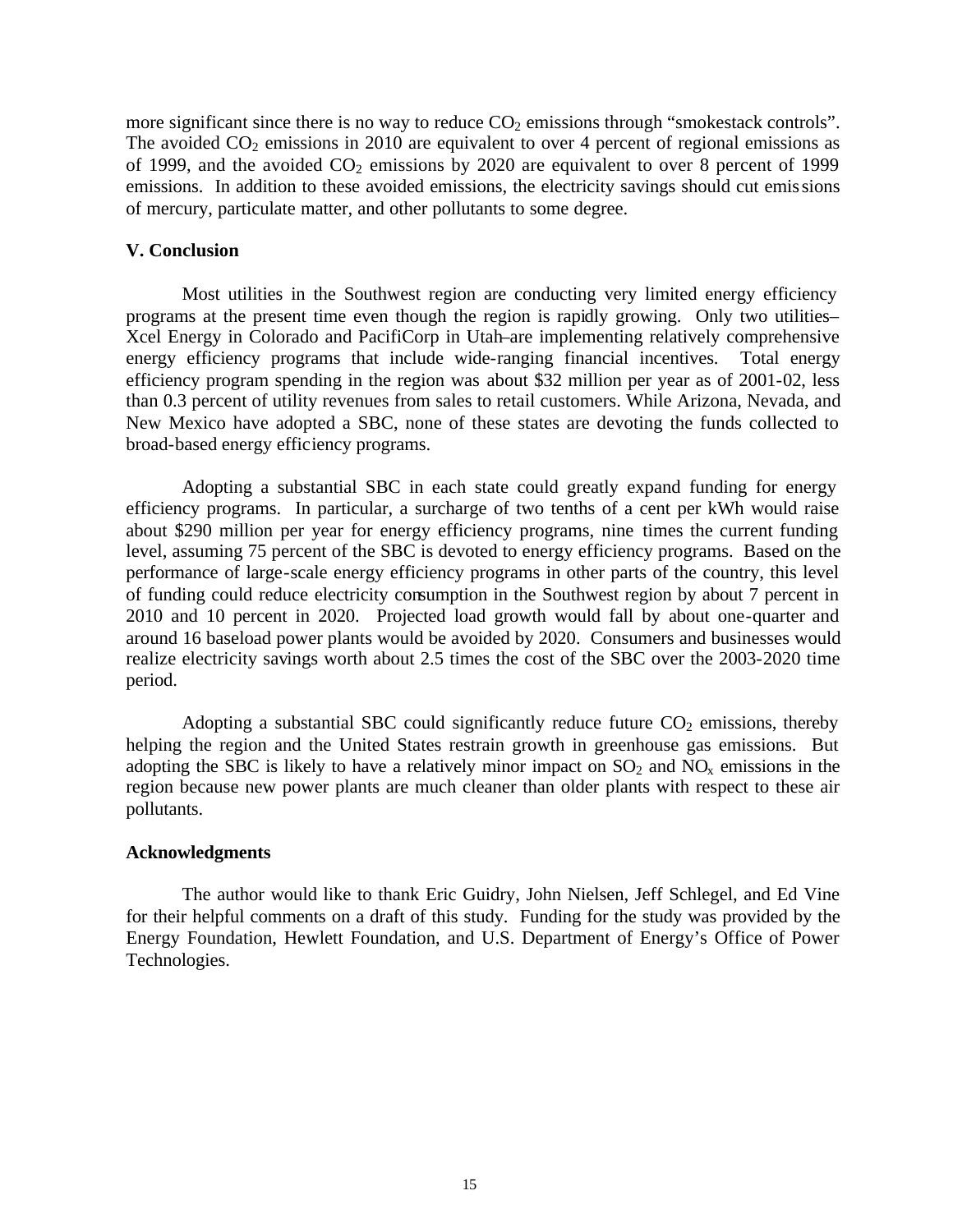## **Table 1 – Current Utility Funding for Energy Efficiency Programs and Level of Funding if the Proposed SBC were Adopted**

|              | Energy efficiency           | Energy efficiency     |
|--------------|-----------------------------|-----------------------|
|              | programs as of              | programs under the    |
| <b>State</b> | 2001-02                     | SBC proposal          |
|              | (million \$ per year)       | (million \$ per year) |
| Arizona      | 3                           | 95                    |
| Colorado     | 10                          | 66                    |
| Nevada       | 3                           | 45                    |
| New Mexico   | $\mathcal{D}_{\mathcal{L}}$ | 29                    |
| Utah         | 12                          | 37                    |
| Wyoming      | $\mathfrak{D}$              | 19                    |
| Region       | 32                          | 291                   |

# **Table 2 – Incremental Electricity Savings from the SBC and Impact on Electricity Demand Growth**

|              |                 |      |                 |                  | Elect. demand growth |            |  |
|--------------|-----------------|------|-----------------|------------------|----------------------|------------|--|
|              | Electricity     |      | Electricity     |                  | 2002-2020 (%/yr)     |            |  |
| <b>State</b> | savings in 2010 |      | savings in 2020 |                  | <b>Base</b>          | <b>SBC</b> |  |
|              | (GWh/yr)        | (% ) |                 | (GWh/yr)<br>(% ) |                      | Case       |  |
| Arizona      | 5,570           | 7.4  | 10,740          | 11.1             | 2.5                  | 1.9        |  |
| Colorado     | 3,340           | 6.5  | 6,240           | 9.9              | 2.1                  | 1.5        |  |
| Nevada       | 2,600           | 7.0  | 5,060           | 10.7             | 2.7                  | 2.1        |  |
| New Mexico   | 1,560           | 6.9  | 2,900           | 10.6             | 2.0                  | 1.4        |  |
| Utah         | 1,460           | 5.1  | 2,780           | 7.5              | 2.5                  | 2.0        |  |
| Wyoming      | 960             | 6.7  | 1,790           | 10.1             | 2.0                  | 1.4        |  |
| Region       | 15,490          | 6.7  | 29,510          | 10.2             | 2.4                  | 1.75       |  |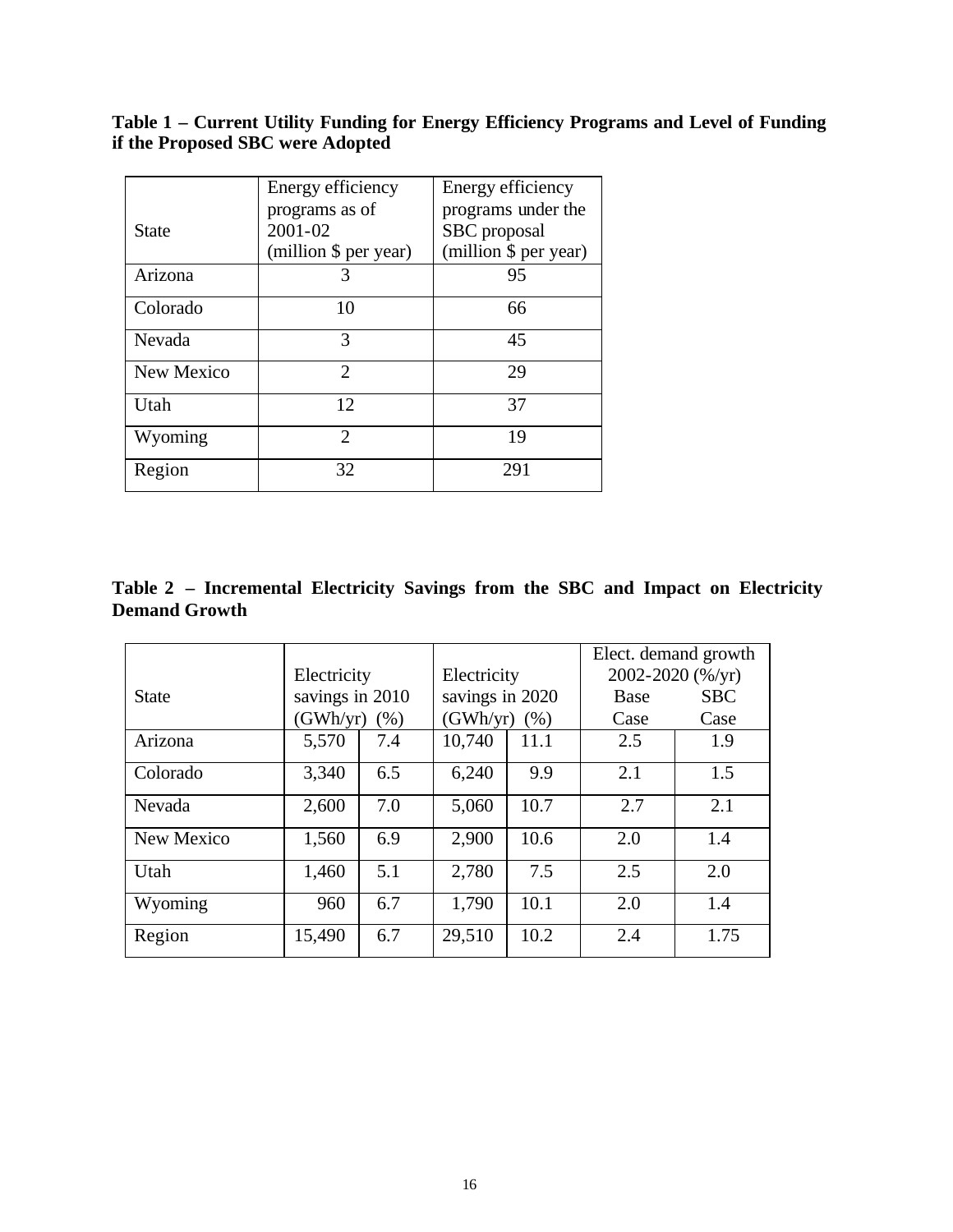|              | SBC cost     | Total savings | Net savings  |
|--------------|--------------|---------------|--------------|
| <b>State</b> | (million \$) | (million \$)  | $(million \$ |
| Arizona      | 2,640        | 8,130         | 5,490        |
| Colorado     | 1,790        | 4,010         | 2,220        |
| Nevada       | 1,290        | 3,170         | 1,880        |
| New Mexico   | 780          | 2,050         | 1,270        |
| Utah         | 1,040        | 1,440         | 400          |
| Wyoming      | 500          | 825           | 325          |
| Region       | 8,040        | 19,625        | 11,585       |

**Table 3 – Cost and Savings during 2003-2020 from the Proposed SBC (2002 \$)** 

# **Table 4 – Avoided Pollutant Emissions from the Proposed SBC**

|                              | Avoided SO <sub>2</sub> |              | Avoided NO <sub>x</sub> |           | Avoided CO <sub>2</sub>     |        |  |
|------------------------------|-------------------------|--------------|-------------------------|-----------|-----------------------------|--------|--|
|                              | Emissions<br>Emissions  |              |                         | Emissions |                             |        |  |
|                              |                         | (short tons) | (short tons)            |           | $(1000 \text{ short tons})$ |        |  |
| <b>State</b>                 | 2010                    | 2020         | 2010                    | 2020      | 2010                        | 2020   |  |
| Arizona                      | 853                     | 1,635        | 1,066                   | 2,043     | 3,502                       | 6,709  |  |
| Colorado                     | 511                     | 950          | 638                     | 1,187     | 2,096                       | 3,899  |  |
| Nevada                       | 398                     | 771          | 497                     | 964       | 1,632                       | 3,164  |  |
| New Mexico                   | 238                     | 441          | 298                     | 552       | 977                         | 1,811  |  |
| Utah                         | 223                     | 423          | 279                     | 529       | 915                         | 1,735  |  |
| Wyoming                      | 147                     | 272          | 184                     | 340       | 603                         | 1,116  |  |
| Region                       | 2,370                   | 4,492        | 2,962                   | 5,615     | 9,725                       | 18,434 |  |
| Percent of 1999<br>emissions | 0.6                     | 1.2          | 0.4                     | 0.7       | 4.3                         | 8.2    |  |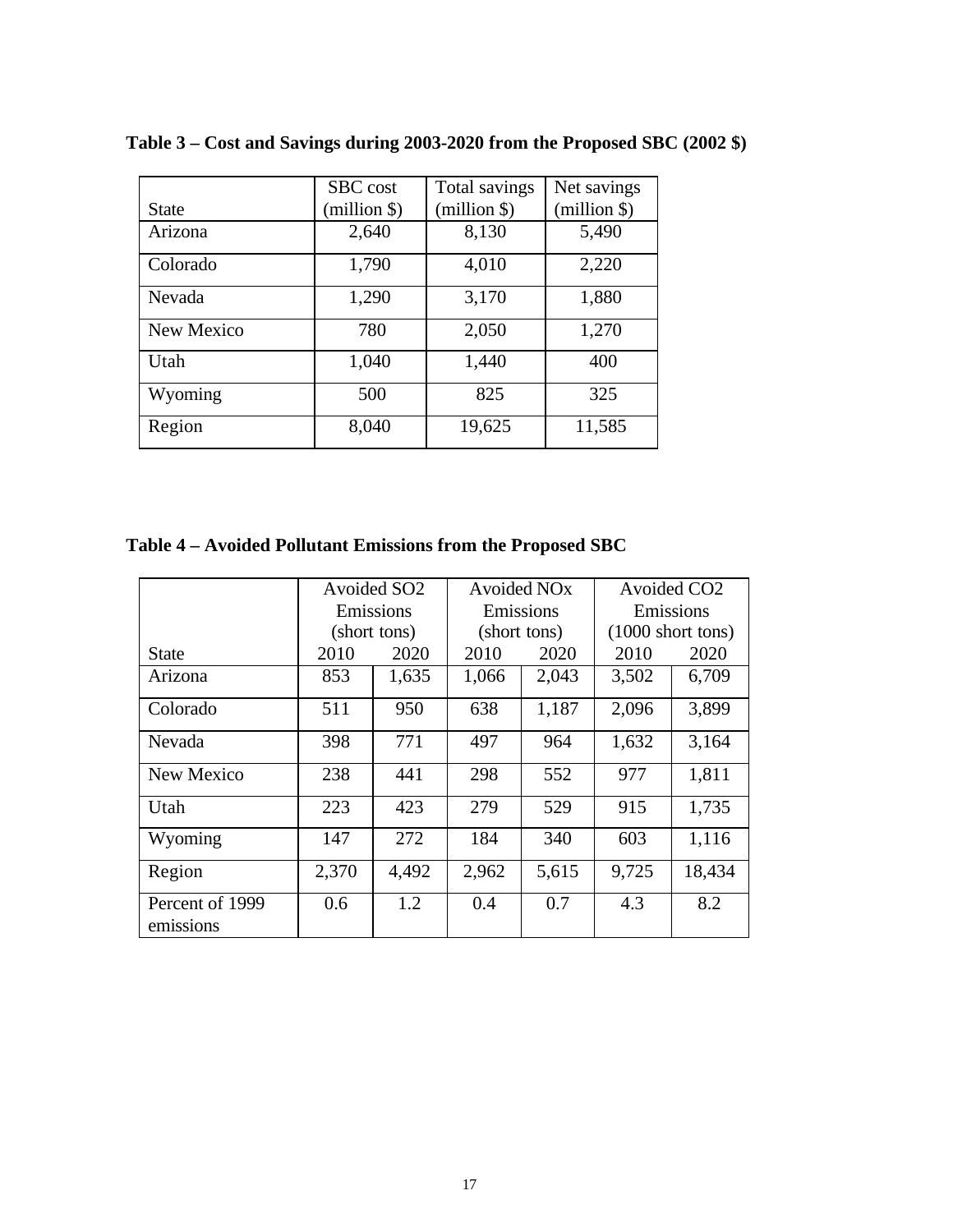# **REFERENCES**

EIA 2001a. *State Electricity Profiles 2001*. Washington, DC: Energy Information Administration. www.eia.doe.gov/cneaf/electricity/st\_profiles

EIA 2001b. *Electric Utility Demand Side Management 1999*. Washington, DC: Energy Information Administration. www.eia.doe.gov/cneaf/electricity/dsm99/dsm\_sum99.html

Gruen, W. 2002. Presentation of William Gruen at the Xcel Energy Colorado DSM Roundtable Meeting, Denver, CO, March 13.

Hunter, C. 2001. *Power Forward*. Presentation of Carol Hunter, PacifiCorp at the ACEEE National Conference on Energy Efficiency and Reliability, Berkeley, CA, Oct.

Kushler, M. and P. Witte. 2001. *A Revised 50-State Status Report on Electric Restructuring and Public Benefits.* Washington, DC: American Council for an Energy-Efficient Economy.

LAW Fund 1996. *How the West Can Win: A Blueprint for a Clean and Affordable Energy Future*. Boulder, CO: Land and Water Fund of the Rockies.

Lawless, K. 2002. Presentation of Kevin Lawless at the Xcel Energy Colorado DSM Roundtable Meeting, Denver, CO, March 13.

Matthews, S.W. 2001. *The California Experience or, What it means to "Flex your power."* Presentation of Scott Matthews, California Energy Commission, at the conference "Conservation or Crisis, A Northwest Choice, Portland, OR, Sept. 26, 2001.

Nadel, S., and M. Kushler. 2000. *"*Public Benefit Funds: A Key Strategy for Advancing Energy Efficiency." *The Electricity Journal,* October: 74-84.

Nichols, D. and D. von Hippel 2001. *An Economic Analysis of Achievable New Demand-Side Management Opportunities in Utah*. Boston, MA: Tellus Institute, March.

NPPC. 2001. *An Efficiency Power Plant in Three Years: An Interim Goal for the Northwest*. Portland, OR: Northwest Power Planning Council.

NRDC and SVMG. 2001. *Energy Efficiency Leadership in a Crisis: How California is Winning*." San Francisco, CA: Natural Resources Defense Council and Silicon Valley Manufacturing Group.

Schiller Associates 2001. *Demand Reduction Market Assessment for Xcel Energy's Colorado Front Range Service Territory*. Boulder, CO: Schiller Associates. Schlegel, J. 2001. Personal communication with Jeff Schlegel, energy consultant, Tuscon, AZ, Dec.